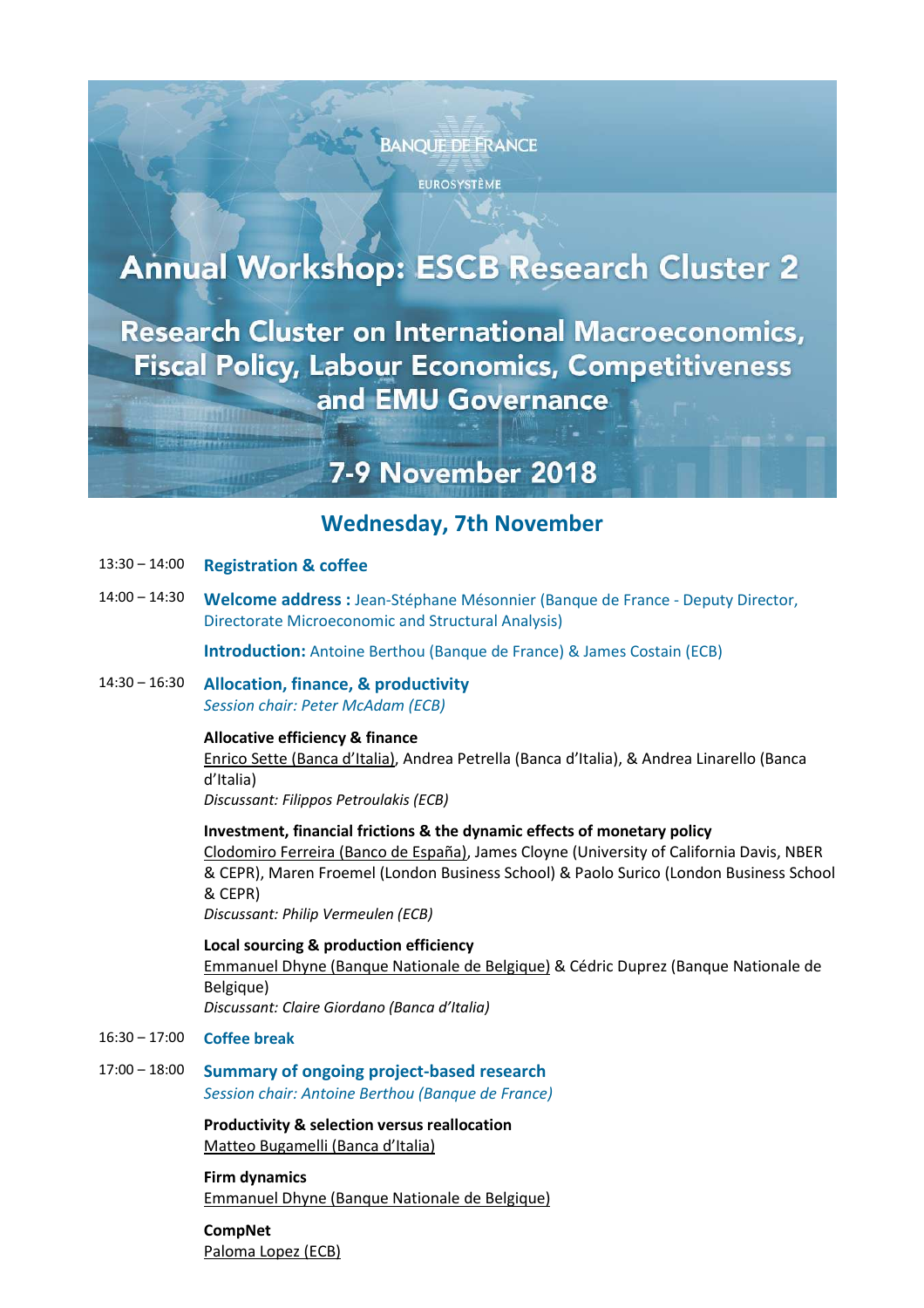## **Thursday 8th November**

- 8:30 9:30 **Coffee**
- 9:30 10:50 **Integration vs. Protectionism** *Session chair: Matteo Bugamelli (Banca d'Italia)*

**The cost of trade protectionism: evidence from Spanish firms & non-tariff measures**  Enrique Moral-Benito (Banco de España) & Dmitri Kirpichev (CEMFI) *Discussant: Andrea Lamorgese (Banca d'Italia, TBC)*

**The effects of euro adoption on firm-level exports**  Jaanika Meriküll (Bank of Estonia) & Tibor Lalinsky (National Bank of Slovakia) *Discussant: João Amador (Banco de Portugal)*

#### 10:50 – 11:30 **Coffee break**

- 11:30 12:10 **A structural quantitative analysis of services trade de-liberalization**  Sven Blank (Deutsche Bundesbank), Peter Egger (ETH Zürich), Valeria Merlo (Universität Tübingen) & Georg Wamser (Universität Tübingen) *Discussant: Vanessa Gunella (ECB)*
- 12:30 14:00 **Lunch**
- 14:00 16:00 **Protectionism & imbalances**  *Session chair: Jesper Lindé (Sveriges Riksbank)*

#### **Nobody wins: Protectionism & (un)employment in a model-based analysis**  Pascal Jacquinot (ECB), Matija Lozej (Central Bank of Ireland) & M. Pisani (Banca d'Italia) *Discussant: Daniele Siena (Banque de France)*

#### **Global imbalances, labor market reforms & precautionary savings**

Nikolai Stähler (Deutsche Bundesbank), Stéphane Moyen (Deutsche Bundesbank), & Brigitte Hochmuth (University of Erlangen-Nürnberg) *Discussant: Olivier Pierrard (Central Bank of Luxembourg)*

#### **Trade & currency weapons**

Matthieu Bussière (Banque de France), Agnès Bénassy-Quéré (Paris School of Economics) & Pauline Wibaux (Paris School of Economics) *Discussant: Mathias Hoffmann (Deutsche Bundesbank)*

- 16:00 16:20 **Coffee break**
- 16:20 18:20 **Productivity, growth, & structural change**  *Session chair: Ana Lamo (ECB)*

#### **Connecting to power: Political connections, innovation, & firm dynamics**

Francesca Lotti (Banca d'Italia), Ufuk Akcigit (University of Chicago & NBER) & Salomé Baslandze (Einaudi Institute for Economics & Finance & CEPR) *Discussant: Juan Mora Sanguinetti (Banco de España)*

**Computer adoption & the changing labor market**  Filip Rozsypal (Danmarks Nationalbank) & Miguel Morin (Alan Turing Institute) *Discussant: Antonin Bergeaud (Banque de France)*

**Endogenous TFP, business cycle persistence, & the productivity slowdown**  Michaela Schmöller (Bank of Finland) & Martin Spitzer (ECB) *Discussant: Marcin Bielecki (Narodowy Bank Polski)*

#### 20:00 **Conference dinner**